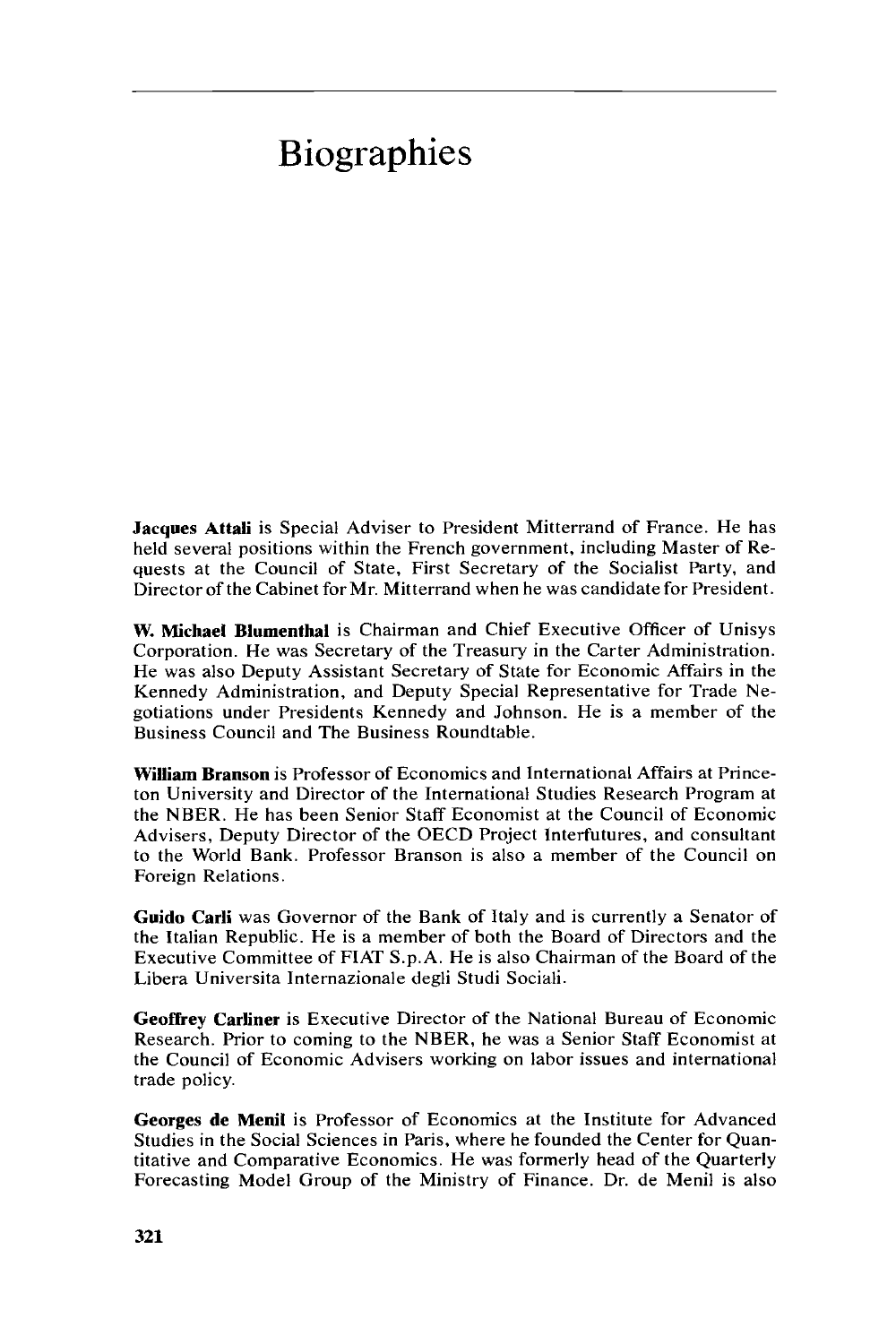President of DEMVEST, a private investment firm, and a member of the Board of Directors of Schlumberger, Ltd.

Robert F. Erburu is Chairman and Chief Executive Officer of The Times Mirror Company. He is Deputy Chairman of the Board of Directors of the Federal Reserve Bank of San Francisco. He is also a member of The Business Council, The Business Roundtable, and a trustee of The Brookings Institution.

Martin Feldstein is the George F. Baker Professor of Economics at Harvard University and President and Chief Executive Officer of the National Bureau of Economic Research. He was Chairman ofthe Council of Economic Advisers from 1982 through 1984. Dr. Feldstein is a member ofthe Trilateral Commission, the Council on Foreign Relations, and the International Council of the Morgan Guaranty Company.

Stanley Fischer is Professor of Economics at the Massachusetts Institute of Technology and a Research Associate of the NBER. He has been a consultant to the Bank of Israel, the World Bank, the International Monetary Fund, and the State Department.

Earl W. Foell is Editor of *The Christian Science Monitor.* He previously served as a foreign correspondent, political reporter, and editorial writer for the M*onitor.* He is on the board of the World Peace Foundation and the Editorial Advisory Committee of the Foreign Policy Association.

Jacob A. Frenkel is the Economic Counsellor and Director of Research of the International Monetary Fund. Dr. Frenkel has been the David Rockefeller Professor of International Economics at the University of Chicago and a Research Associate of the NBER. He is also a member of the Advisory Committee for Studies on Debt and Development and Trade Finance-United Nations Commission for Latin America.

Kenneth Froot is the Ford International Assistant Professor of Applied Economics at the Sloan School of Management, Massachusetts Institute of Technology. He has served as an economist and consultant for the International Monetary Fund, the World Bank, the Board of Governors of the Federal Reserve System, and the Council of Economic Advisers.

David Gergen is Managing Editor of *U.S. News* & *World Report.* He has served with three administrations, most recently as communications director for President Reagan.

Alan Greenspan is Chairman of the Board of Governors of the Federal Reserve System. He served as Chairman of the Council of Economic Advisers in the Ford Administration and was Chairman of the National Commission on Social Security Reform from 1981 to 1983. He has served as a member of the Council on Foreign Relations, the Trilateral Commission, the Institute for International Economics, and the Hoover Institution.

Michihiko Kunihiro is currently Chief Cabinet Councilor on External Affairs in the Japanese Prime Minister's Office. He has held a number of positions in government, including Minister Plenipotentiary, Japanese Embassy, Washing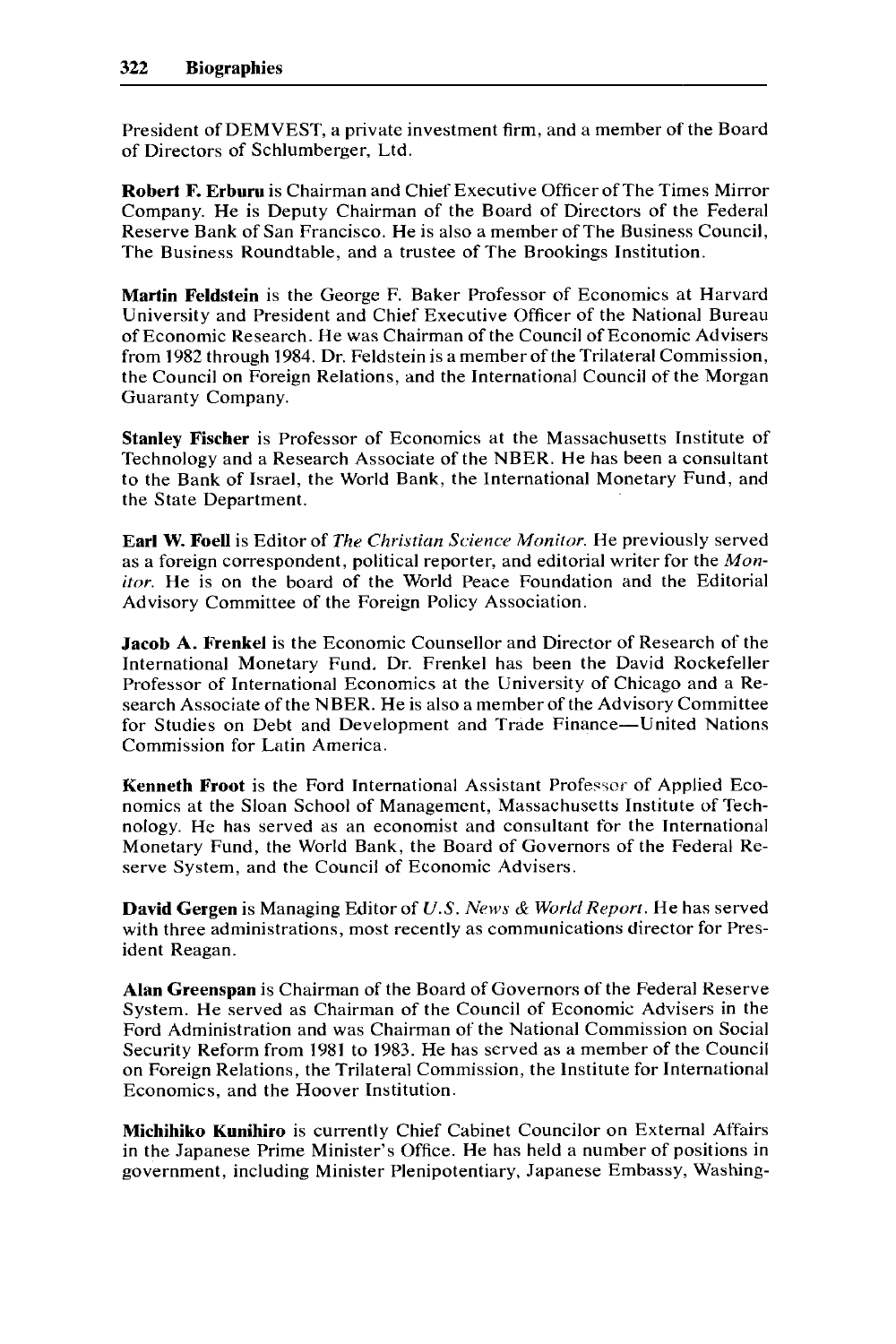ton; Counsellor, Embassy in the United Kingdom; Minister, Embassy in the Republic of Indonesia; and, Director General, Economic Affairs Bureau, Ministry of Foreign Affairs.

Richard C. Marston is the James R. F. Guy Professor of Finance and Economics at the Wharton School of the University of Pennsylvania and a Research Associate of the NBER. He has served as a consultant to the U.S. Treasury Department, the OECD, and the International Monetary Fund.

R. T. McNamar is Chairman of Gulf Pacific and Managing Partner of Conover & McNamar. He has been Executive Director ofthe Federal Trade Commission and Deputy Secretary of the Department of Treasury.

William S. Ogden is former Chairman of the Board and Chief Executive Officer of the Continental Illinois National Bank and Trust Company of Chicago. He is currently a member of The Conference Board, the Council on Foreign Relations, the International Institute of Finance, and the Private Export Funding Corporation.

John R. Petty is Chairman and Chief Executive Officer of Marine Midland Banks. He previously was Assistant Secretary for International Affairs in the U.S. Treasury Department under Presidents Johnson and Nixon.

Edmund T. Pratt, Jr. is Chairman and Chief Executive Officer of Pfizer Inc. He is Chairman of the Emergency Committee for American Trade and of the Advisory Committee for Trade Negotiations. Mr. Pratt is Co-chairman of The Business Roundtable and a member of The Business Council.

**J. David Richardson** is Professor of Economics at the University of Wisconsin and a Research Associate of the NBER. He has been a Visiting Scholar at the Board of Governors of the Federal Reserve System and has served as a consultant to the Economic Council of Canada.

Richard N. Rosett is Dean of the Faculty of Arts and Sciences and Vice Chancellor at Washington University in St. Louis. Previously, he was Dean of the University of Chicago Graduate School of Business. He is currently Chairman of the NBER Board of Directors.

Renato Ruggiero is Secretary General of the Ministry of Foreign Affairs for Italy. He has held a number of diplomatic positions, including Director General of Economic Affairs of the Ministry of Foreign Affairs.

Jeffrey D. Sachs is Professor of Economics at Harvard University and a Research Associate of the NBER. He has served as an economic adviser to several countries, including Bolivia, the Philippines, and Venezuela, and has been a consultant to several international organizations, including the International Monetary Fund, the *DECD,* and the World Bank.

Helmut Schmidt was Chancellor ofthe Federal Republic of Germany from 1974 to 1982. He is currently publisher of the German weekly *Die Zeit.* Chancellor Schmidt has also served as Minister of Defense and Minister of Economics and Finance.